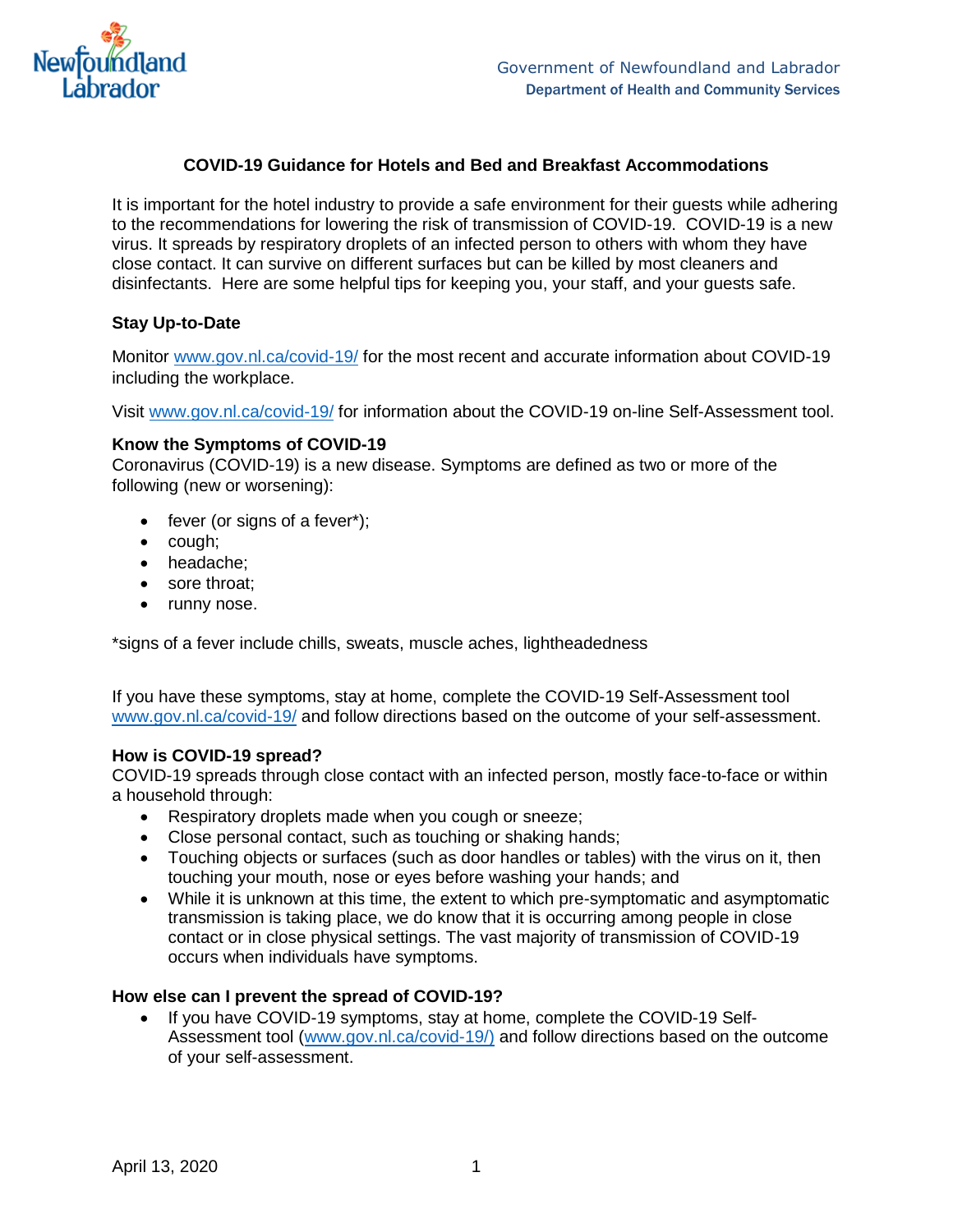

- Wash your hands often with soap and water for at least 20 seconds. Use an alcoholbased hand sanitizer that contains at least 60 percent alcohol if soap and water are not available.
- Avoid touching your eyes, nose, or mouth.
- Cover your mouth and nose with a tissue when you cough or sneeze, then throw the tissue in the trash and wash your hands.
- Keep a distance of 2 meters (6 feet) between yourself and others (physical distancing).

## **What if a guest has COVID-19?**

If a staff person is made aware of a guest who has suspected or confirmed COVID-19, contact the manager immediately, have the guest stay in their room to self-isolate. Have the guest call 811 and follow their directions. Clean and disinfect all high touch areas. Specific guidance on cleaning and disinfecting for COVID-19 can be found at [www.gov.nl.ca/covid-19/.](http://www.gov.nl.ca/covid-19/) If the guest must be in a public space, ensure the guest continues to follow handwashing guidelines, respiratory etiquette and physical distancing.

# **What if a guest wants to self-isolate at our hotel or B&B?**

If a guest needs to self-isolate, it is important staff take precautions to prevent the spread of the virus. Staff should avoid close contact with the guest and practice physical (social) distancing by keeping a distance of 2 meters, (6 feet) between themselves and the guest.

Discuss with the guest the expectations related to self-isolation and limiting interactions with other individuals, which include:

- They must stay confined in their room and not visit any public spaces.
- If they must be in a public space, ensure the quest continues to follow handwashing, respiratory etiquette and physical distancing.
- Ask the guest to avoid any outside visitors unless there are extenuating circumstances such as a medical emergency.
- Provide guest with standard complimentary amenities and non-perishable type of food items to limit the need to make numerous daily deliveries.
- Advise the guest when they check-in, if they begin to show symptoms, to complete the COVID-19 Self-Assessment tool [www.gov.nl.ca/covid-19/](http://www.gov.nl.ca/covid-19/) and follow directions based on the outcome of their self-assessment.

Provide the guest with the mobile phone number of the hotel or B&B manager to contact should they have questions or need assistance.

## **Is it safe to clean a guest's room who is self-isolating?**

Consider not providing cleaning or housekeeping services during the guest's stay. Provide basic cleaning supplies for the guest to use. When the guest leaves follow your industry standards for cleaning and disinfecting. Specific guidance on cleaning and disinfecting for COVID-19 can be found at [www.gov.nl.ca/covid-19/.](http://www.gov.nl.ca/covid-19/)

# **How can hotels and B&Bs decrease the risk of infection in lobbies and other common areas?**

- Close dining areas, per March 23, 2020 Special Measures Order, and only provide room service or take-out service options.
- If room service is provided, use disposable plastic/paper cutlery and containers. For room service and take-out deliveries, leave all food and beverages at the guest's door for pick-up by the guest.